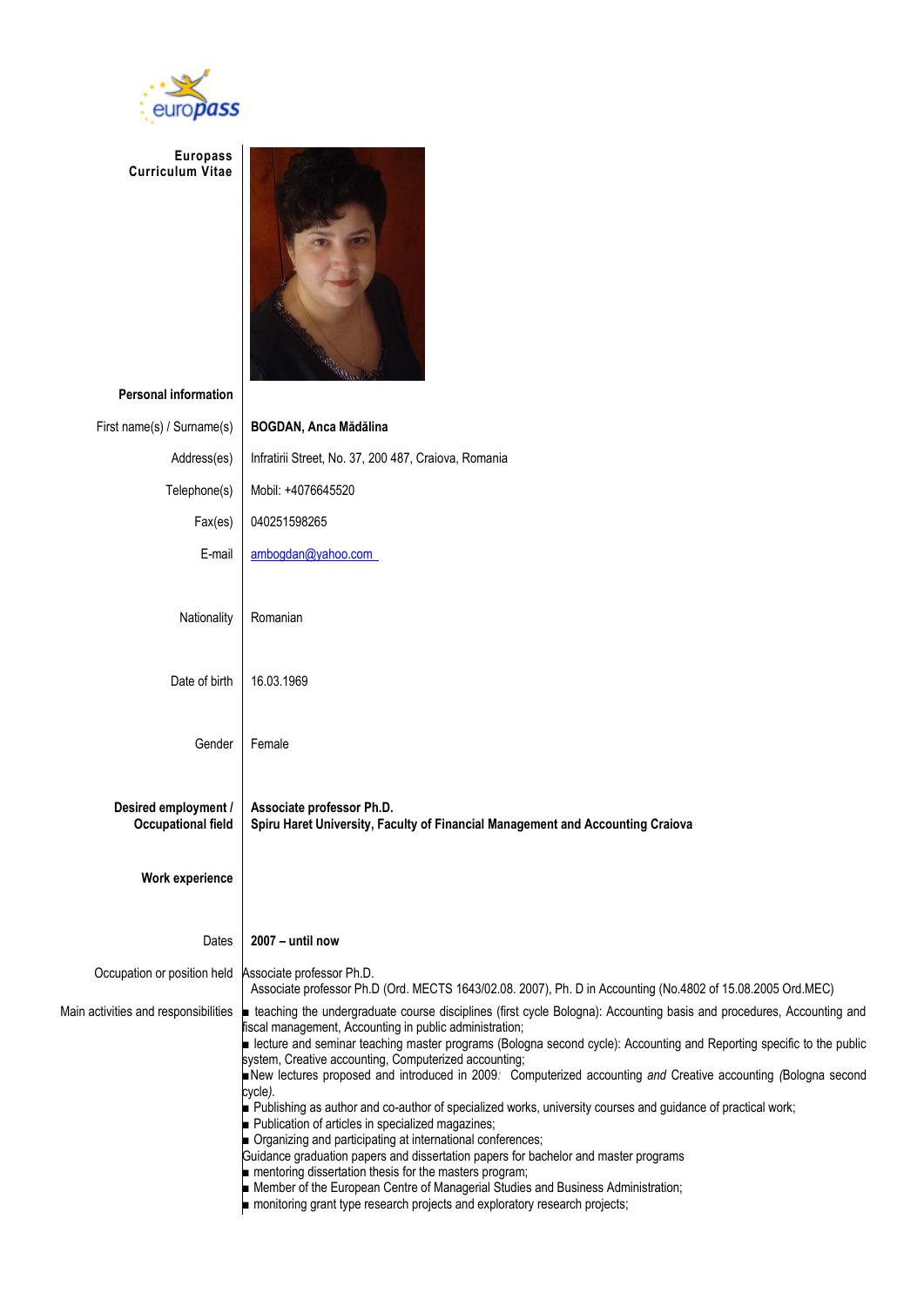|                                                                   | coordination on quality assurance in higher education;<br>coordination on activities regarding institutional assessment dossiers preparation;<br>scientific research.                                                                                                                                                                                                                                                                                                                                                                                                                                                                                                                                                                                                                                                                                                                                             |  |  |  |  |  |  |  |  |
|-------------------------------------------------------------------|-------------------------------------------------------------------------------------------------------------------------------------------------------------------------------------------------------------------------------------------------------------------------------------------------------------------------------------------------------------------------------------------------------------------------------------------------------------------------------------------------------------------------------------------------------------------------------------------------------------------------------------------------------------------------------------------------------------------------------------------------------------------------------------------------------------------------------------------------------------------------------------------------------------------|--|--|--|--|--|--|--|--|
| Name and address of employer                                      | Faculty of Financial Management Accounting Craiova, Brazda lui Novac St., No. 4                                                                                                                                                                                                                                                                                                                                                                                                                                                                                                                                                                                                                                                                                                                                                                                                                                   |  |  |  |  |  |  |  |  |
|                                                                   | Research and teaching activities<br>Research and university education                                                                                                                                                                                                                                                                                                                                                                                                                                                                                                                                                                                                                                                                                                                                                                                                                                             |  |  |  |  |  |  |  |  |
| Dates                                                             | $1997 - 2008$                                                                                                                                                                                                                                                                                                                                                                                                                                                                                                                                                                                                                                                                                                                                                                                                                                                                                                     |  |  |  |  |  |  |  |  |
|                                                                   | Occupation or position held Assistant professor Ph.D., Assistant lecturer, Junior teaching assistant                                                                                                                                                                                                                                                                                                                                                                                                                                                                                                                                                                                                                                                                                                                                                                                                              |  |  |  |  |  |  |  |  |
| Main activities and responsibilities                              | Teaching and seminars on subjects: Financial Audit, Internal Audit, Financial Control, Accounting basis and procedures,<br>Accounting and fiscal management, Advanced Financial Accounting, Accounting of public institutions, International<br>Accounting, Accounting for non-profit institutions, Companies accounting, Taxation.<br>Scientific Secretary of the Faculty of Law;<br>Member of the Board of the Faculty of Accounting and Finance University "Spiru Haret" Craiova.<br>publishing as author and co-author of specialized works, university courses and guidance for practical work;<br>Publication of articles in specialized magazines;<br>Organizing and participating at international conferences;<br>Monitoring research projects and grant type exploratory research projects;<br>Member of the European Centre of Managerial Studies and Business Administration;<br>Scientific Research. |  |  |  |  |  |  |  |  |
|                                                                   | Name and address of employer Faculty of Financial Management Accounting Craiova, Brazda lui Novac St., No. 4                                                                                                                                                                                                                                                                                                                                                                                                                                                                                                                                                                                                                                                                                                                                                                                                      |  |  |  |  |  |  |  |  |
|                                                                   | Type of business or sector Research and teaching activities<br>Research and university education                                                                                                                                                                                                                                                                                                                                                                                                                                                                                                                                                                                                                                                                                                                                                                                                                  |  |  |  |  |  |  |  |  |
| Dates                                                             | 1997 - 2008                                                                                                                                                                                                                                                                                                                                                                                                                                                                                                                                                                                                                                                                                                                                                                                                                                                                                                       |  |  |  |  |  |  |  |  |
| Occupation or position held                                       | Economic director                                                                                                                                                                                                                                                                                                                                                                                                                                                                                                                                                                                                                                                                                                                                                                                                                                                                                                 |  |  |  |  |  |  |  |  |
| Main activities and responsibilities                              | Management and organization of the finance department - accounting, exercising preventive financial control,<br>developing and implementing the overall system of recording the management of the company's property in compliance<br>with the tax laws. Preparing trial balances, balance sheets quarterly and annual and monthly statements regarding the<br>main economic and financial indicators.<br>Analyzing and proposing solutions to increase the business profitability.                                                                                                                                                                                                                                                                                                                                                                                                                               |  |  |  |  |  |  |  |  |
| Name and address of employer                                      | S.C. GETRIX S.A., Craiova, st. V. Alecsandri, no. 15                                                                                                                                                                                                                                                                                                                                                                                                                                                                                                                                                                                                                                                                                                                                                                                                                                                              |  |  |  |  |  |  |  |  |
| Type of business or sector                                        | Architecture, cadastre, topography and patrimony evaluation                                                                                                                                                                                                                                                                                                                                                                                                                                                                                                                                                                                                                                                                                                                                                                                                                                                       |  |  |  |  |  |  |  |  |
| <b>Education and training</b>                                     |                                                                                                                                                                                                                                                                                                                                                                                                                                                                                                                                                                                                                                                                                                                                                                                                                                                                                                                   |  |  |  |  |  |  |  |  |
| Dates                                                             | 1999 - 2005                                                                                                                                                                                                                                                                                                                                                                                                                                                                                                                                                                                                                                                                                                                                                                                                                                                                                                       |  |  |  |  |  |  |  |  |
| Title of qualification awarded                                    | Ph.D. in Economics                                                                                                                                                                                                                                                                                                                                                                                                                                                                                                                                                                                                                                                                                                                                                                                                                                                                                                |  |  |  |  |  |  |  |  |
| Principal subjects/occupational<br>skills covered                 | Specialization Accounting / Field of Financial Audit                                                                                                                                                                                                                                                                                                                                                                                                                                                                                                                                                                                                                                                                                                                                                                                                                                                              |  |  |  |  |  |  |  |  |
| Name and type of organisation<br>providing education and training | Academy of Economic Studies, Bucharest, Piata Romana, no. 6, District 1                                                                                                                                                                                                                                                                                                                                                                                                                                                                                                                                                                                                                                                                                                                                                                                                                                           |  |  |  |  |  |  |  |  |
| Level in national or international<br>classification              | <b>ISCED 8</b>                                                                                                                                                                                                                                                                                                                                                                                                                                                                                                                                                                                                                                                                                                                                                                                                                                                                                                    |  |  |  |  |  |  |  |  |
| Dates                                                             | 1996 - 2001                                                                                                                                                                                                                                                                                                                                                                                                                                                                                                                                                                                                                                                                                                                                                                                                                                                                                                       |  |  |  |  |  |  |  |  |
| Title of qualification awarded                                    | Licensee - Law                                                                                                                                                                                                                                                                                                                                                                                                                                                                                                                                                                                                                                                                                                                                                                                                                                                                                                    |  |  |  |  |  |  |  |  |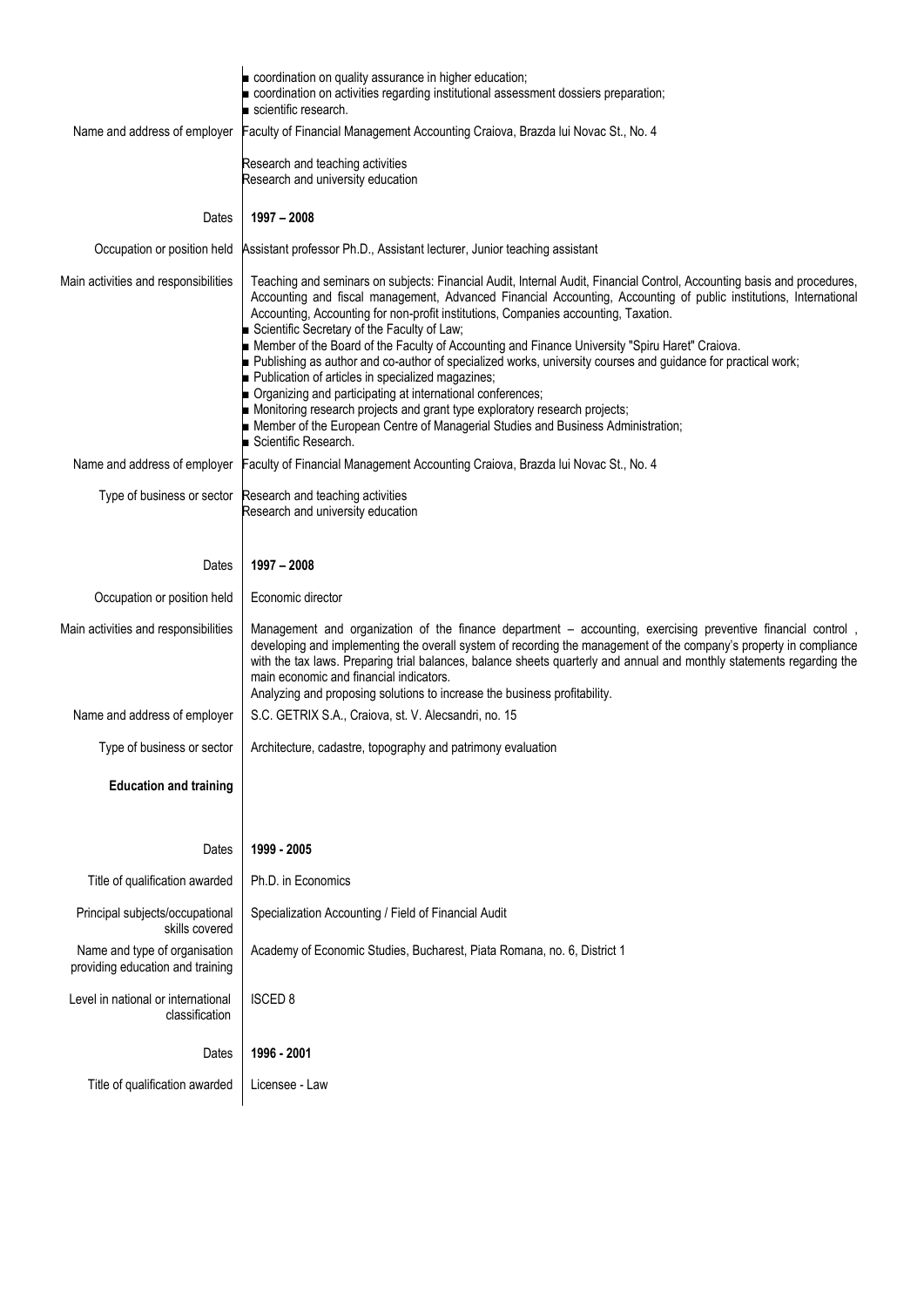| Principal subjects/occupational<br>skills covered                 | Specialization: Law                                                                                                                 |
|-------------------------------------------------------------------|-------------------------------------------------------------------------------------------------------------------------------------|
| Name and type of organisation                                     | <b>Univers</b>                                                                                                                      |
| providing education and training                                  | ity of Craiova, Faculty of Law "Nicolae Titulescu"                                                                                  |
|                                                                   |                                                                                                                                     |
| Level in national or international                                |                                                                                                                                     |
| classification                                                    | <b>ISCED 6</b>                                                                                                                      |
|                                                                   |                                                                                                                                     |
| Dates                                                             | 1995 - 1996                                                                                                                         |
|                                                                   |                                                                                                                                     |
| Title of qualification awarded                                    | Advanced Studies - Management Accountant and Audit                                                                                  |
| Principal subjects/occupational<br>skills covered                 | Financial audit, internal audit, control and expertise, human resources management and enhanced accounting<br>University of Craiova |
| Name and type of organisation                                     | Faculty of Economics Craiova, St. A.I. Cuza, no. 13                                                                                 |
| providing education and training                                  |                                                                                                                                     |
|                                                                   | <b>ISCED7</b>                                                                                                                       |
| Level in national or international                                |                                                                                                                                     |
| classification                                                    |                                                                                                                                     |
|                                                                   | 1990-1995                                                                                                                           |
| Dates                                                             |                                                                                                                                     |
|                                                                   | Licensee - Economics                                                                                                                |
| Title of qualification awarded                                    | Accounting and Information Management Specialization                                                                                |
| Principal subjects/occupational                                   |                                                                                                                                     |
| skills covered<br>Name and type of organisation                   | Faculty of Economics Craiova, St. A.I. Cuza, no. 13                                                                                 |
| providing education and training                                  |                                                                                                                                     |
|                                                                   | <b>ISCED 6</b>                                                                                                                      |
| Level in national or international                                |                                                                                                                                     |
| classification                                                    |                                                                                                                                     |
|                                                                   | 1983 - 1987                                                                                                                         |
| Dates                                                             |                                                                                                                                     |
|                                                                   | Baccalaureate diploma                                                                                                               |
| Title of qualification awarded                                    | Electrotechnical specialization                                                                                                     |
| Principal subjects/occupational                                   |                                                                                                                                     |
| skills covered<br>Name and type of organisation                   | Balcescu Highschool, Craiova, St. Ioan Maiorescu, no. 2                                                                             |
| providing education and training                                  |                                                                                                                                     |
|                                                                   | <b>ISCED 5</b>                                                                                                                      |
| Level in national or international                                |                                                                                                                                     |
| classification                                                    |                                                                                                                                     |
|                                                                   |                                                                                                                                     |
|                                                                   | 1975 - 1983                                                                                                                         |
| Dates                                                             |                                                                                                                                     |
|                                                                   | Specialization violin-piano                                                                                                         |
| Title of qualification awarded<br>Principal subjects/occupational | High School of Arts, Craiova, St. Tabaci, no. 2                                                                                     |
| skills covered                                                    |                                                                                                                                     |
| Name and type of organisation                                     |                                                                                                                                     |
| providing education and training                                  |                                                                                                                                     |
|                                                                   | <b>ISCED4</b>                                                                                                                       |
| Level in national or international                                |                                                                                                                                     |
| classification                                                    |                                                                                                                                     |
|                                                                   |                                                                                                                                     |
|                                                                   |                                                                                                                                     |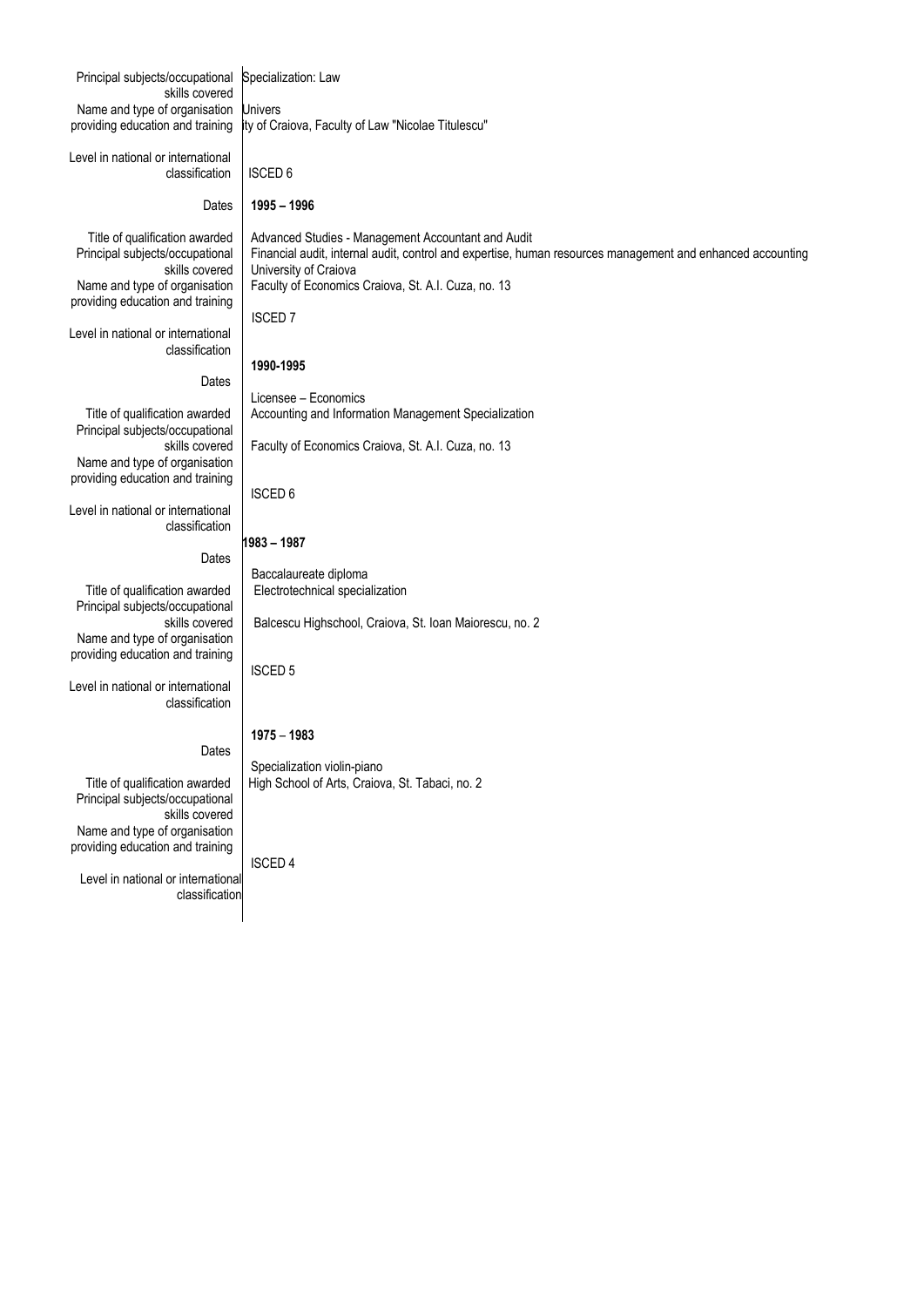## **Personal skills and competences | Research and scientific activity (last 5 years):**

■ 4 specialized works, 3 academic books and 2 papers coordinated published in recognized by CNCSIS Romanian publishing houses, as author / co-author in the field of accounting, auditing and law;

■ 14 articles published after a peer review process (double peer-reviewed) in internationally recognized specialized magazines (indexed in ISI Web of Science database international) and national (Classification Classification B + and B);■ 14 participări la conferințe naționale cu participare internațională;

■ 2 CNCSIS grants, as a member of the research team, 3 Strategic Grants POS DRU as a team member, 1 international research project team; 4 contracts with the business environment, 3 as director and 4 as a member of the research team.

## **Present research:**

- Green Accounting;
- Creative Accounting.

## **Professional and academic services:**

■ Member of Editorial Advisory Board of the journal "Journal of Applied Economic Sciences" magazine recognized by CNCSIS with the classification B + and indexed in international databases (Scopus, RePEc, CEEOL, EBSCO and IndexCopernicus) [http://www.cesmaa.eu/journal\\_of\\_applied\\_economic\\_science;](http://www.cesmaa.eu/journal_of_applied_economic_science)

■ Member of Editorial Board for Annals of Spiru Haret University, Economics Series, Faculty of Financial Management Accounting Craiova;

■ ARACIS - expert evaluator in the Romanian Agency for Quality Assurance in Higher Education, http://www.aracis.ro/uploads/287/registrul\_de\_evaluatori\_pe\_domenii.pdf, no. 784/2007.

■ CECCAR - expert accountant in the Body of Expert Accountants and Authorized Accountants of Romania, card no. 21885A/2007.

■ AGER - member of the General Association of Economists from Romania, card, 21054/2006.

**■** Courses at the end of which I obtained diplomas: "Introduction to Corporate Social Responsibility: Romania", organized by the World Bank Institute, from April 2 to April 20, 2003.

■ Certificate of graduating Pedagogical and methodical courses issued by University of Craiova, no. 3826 of 14.04.2005;

■ Certificate of language proficiency in French, no. 21 of 04.06.2007, issued by the University of Craiova, Faculty of Philology, Modern Language Centre Interlingua;

■ Certificate of graduating the courses for Project Manager, G Series, no. 00136603 of 11.03.2011, Kaizen Consulting Training, Ministry of Labour, Family and Social Protection and Ministry of Education, Research and Innovation;

■ Certified Trainer courses graduation, Series F, no. 0072197 11/03/2011 Institute of Human Resources Development,

Ministry of Labour, Family and Equal Opportunities and the Ministry of Education, Research and Youth;

■ External Evaluator Certificate ARACIS, no. 193 of 13.09.2011 issued by ARACIS.

■ Certificate no. M6/81 from 30.09.2011, emitted by MECTS - UEFISCDI, Certificate for completing the academic management training module "Management of tertiary activities" within the strategic project "Improving University Management";

■ Certificate no. M7/78 from 30.09.2011, emitted by MECTS - UEFISCDI, Certificate for completing the training module in university management "services and support for students" within the strategic project "Improving University Management";

■ Certificate no. M5/57 from 14.10.2011, emitted by MECTS - UEFISCDI, Certificate for completing the academic management training module "Management of financial resources in higher education" within the strategic project "Improving University Management";

■ Certificate of proficiency in English, no. 1305 of 13.02.2012 issued by the University of Craiova, Faculty of Philology, Modern Language Centre Interlingua;

■ Certificate of participation in the training program IFR-ID technologies, no. 366 of 15.03.2012 issued by the Spiru Haret University Bucharest.